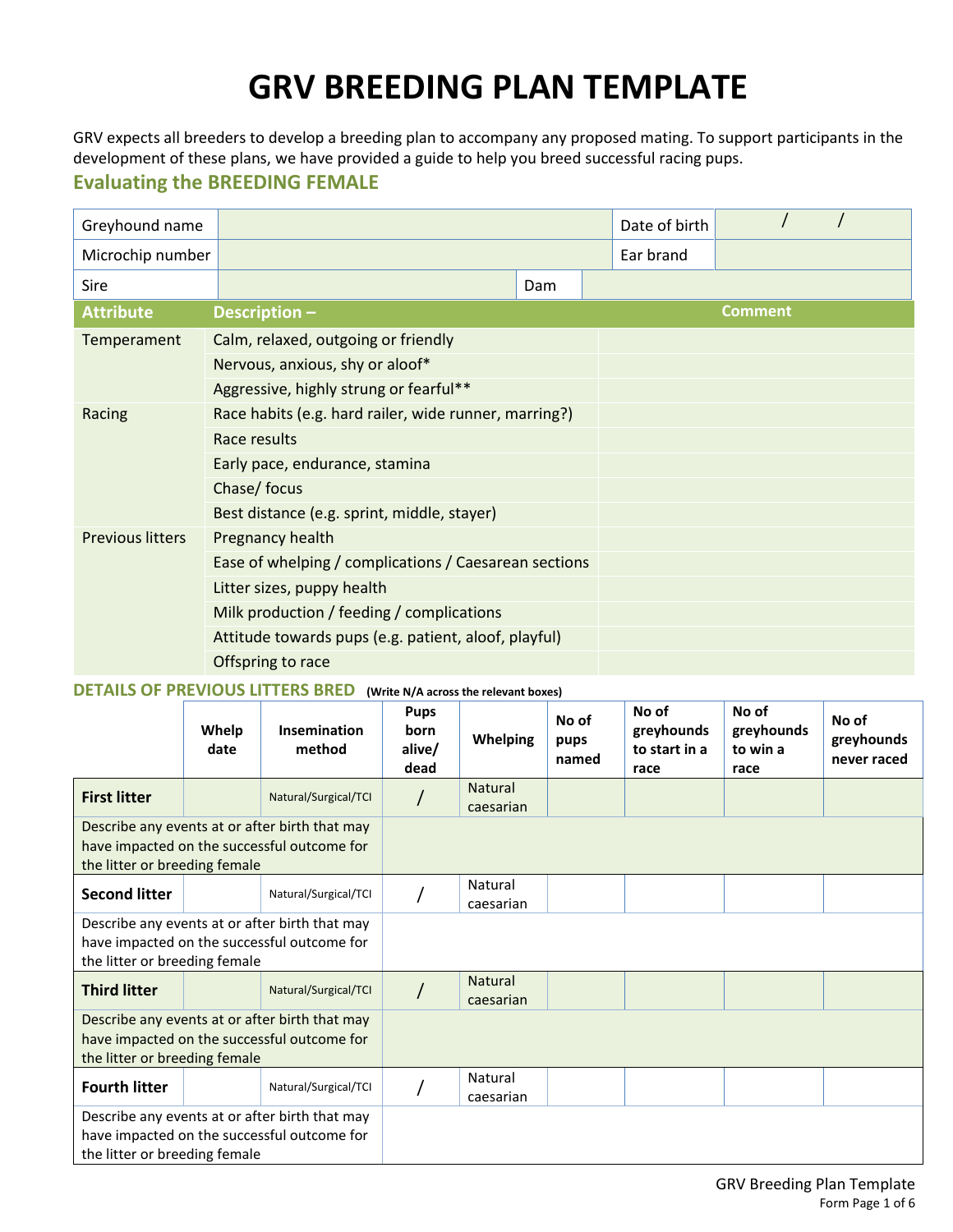# **Evaluating the SIRE**

| Race name:              | Ear Brand:                                         | Microchip:     |
|-------------------------|----------------------------------------------------|----------------|
| <b>Attribute</b>        | <b>Description</b>                                 | <b>Comment</b> |
| Temperament             | Calm, relaxed, outgoing or friendly                |                |
|                         | Nervous, anxious, shy or aloof                     |                |
|                         | Aggressive**, highly strung or fearful             |                |
| Racing                  | Race habits (e.g. hard railer, wide runner)        |                |
|                         | Race results (e.g. city class, country class, mix) |                |
|                         | Early pace, endurance, stamina                     |                |
|                         | Chase/ focus                                       |                |
|                         | Best distance (e.g. sprint, middle, stayer)        |                |
| <b>Previous litters</b> | Litter sizes                                       |                |
|                         | Offspring to race                                  |                |

*\*Timid, anxious and fearful females excrete stress hormones which can affect the resilience of pups.*

*\*\* Inherited from the sire.*

For more information on evaluating please visit<https://greyhoundcare.grv.org.au/breeding/successful-breeding/>

# **Litter Management**

Consider important aspects of whelping, rearing and educating the litter. If you will not be fulfilling these functions, consider whether chosen individuals can support you and the pups to a successful racing career. To help you, consider the following questions.

### **BREEDING MANAGEMENT**

| Service type (circle all relevant)                                                   | <b>Natural mating</b> |        | <b>Surgical AI</b> | <b>TCI</b>      |  |
|--------------------------------------------------------------------------------------|-----------------------|--------|--------------------|-----------------|--|
| Semen type (circle all relevant)                                                     | Fresh                 |        | Chilled            | Frozen          |  |
| Proposed sire:                                                                       |                       |        |                    |                 |  |
| Reason for choosing sire:                                                            |                       |        |                    |                 |  |
| Who will whelp the litter:                                                           |                       |        |                    |                 |  |
| Who will rear the litter:                                                            |                       |        |                    |                 |  |
| Who will educate the litter:                                                         |                       |        |                    |                 |  |
|                                                                                      |                       | YES/NO |                    | <b>COMMENTS</b> |  |
| Does the Whelper have a Code compliant<br>whelping space and experience in whelping? |                       |        |                    |                 |  |
| Does Whelper have early socialisation &                                              |                       |        |                    |                 |  |
| enrichment programs which introduce young                                            |                       |        |                    |                 |  |
| pups to different environments, surfaces, dog                                        |                       |        |                    |                 |  |
| breeds, people and promote racing success? *                                         |                       |        |                    |                 |  |
| Does Rearer have a rearing yard for training and<br>enrichment?                      |                       |        |                    |                 |  |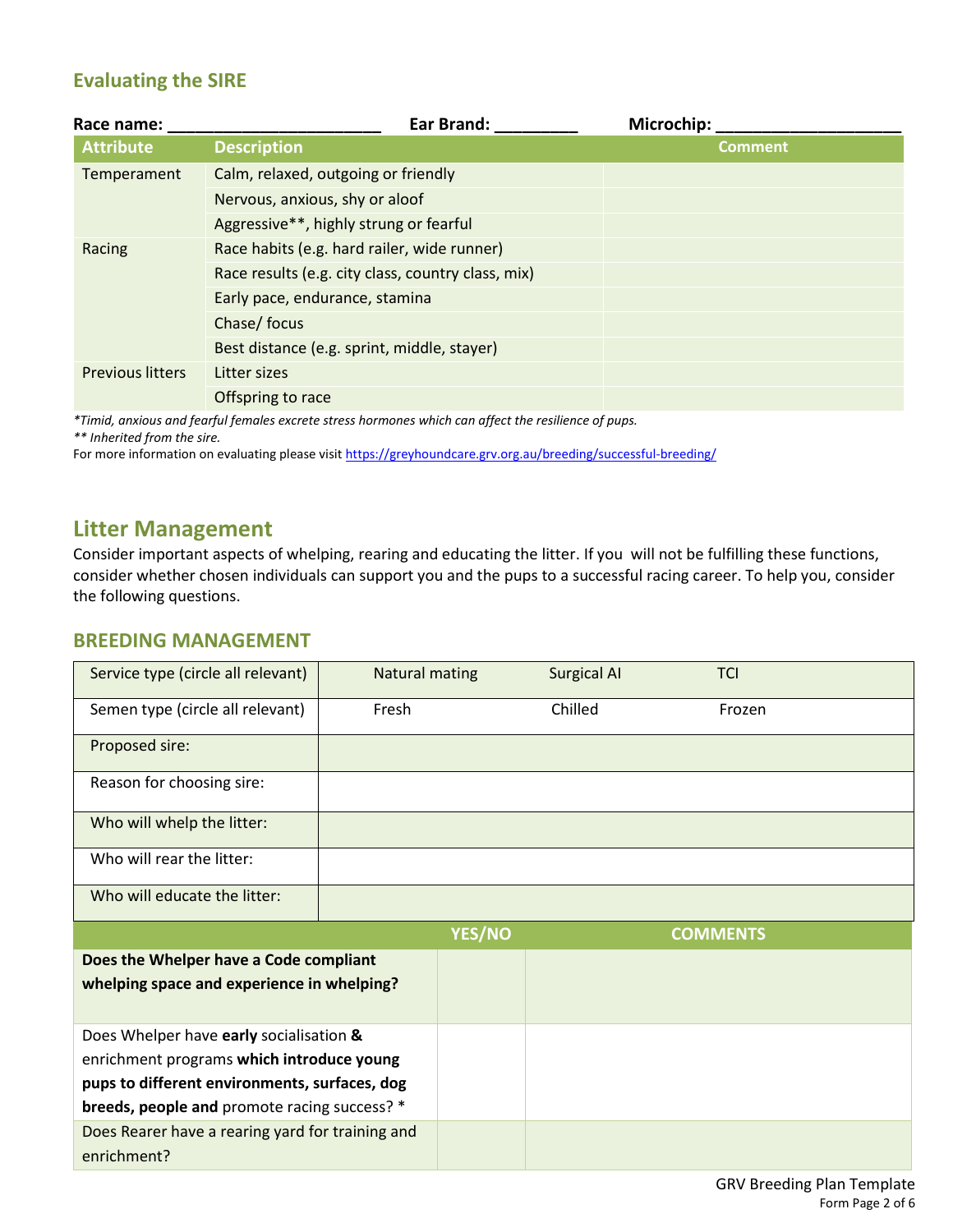| Does Rearer have socialisation & enrichment      |  |
|--------------------------------------------------|--|
| programs which promote racing success?           |  |
| (including regular/weekly interaction with       |  |
| unfamiliar people and different breeds of dogs)* |  |
| Does the Rearer have suitable kennel facilities  |  |
| for transitioning pups to a kennel environment?  |  |
|                                                  |  |
| Does the Rearer have a Kennel Transition         |  |
| Program and good knowledge of the signs of       |  |
| abnormal behaviours to prevent the               |  |
| development of abnormal behaviours that could    |  |
| impact on racing and rehoming?                   |  |
| Does the Educator use positive reward training   |  |
| methods?                                         |  |
|                                                  |  |
|                                                  |  |

\* Se[e https://greyhoundcare.grv.org.au/wp-content/uploads/2019/12/GRV-Socialising-for-Success-191219.pdf](https://greyhoundcare.grv.org.au/wp-content/uploads/2019/12/GRV-Socialising-for-Success-191219.pdf)

#### **Other Notes:**

#### **BREEDING COSTS (All fields must be completed)**

| Estimated sire cost:                                                  |  |
|-----------------------------------------------------------------------|--|
| <b>Estimated veterinary costs</b>                                     |  |
| Pre-mating health check and progesterone test(s)/swab(s)<br>$\bullet$ |  |
| Insemination fees<br>$\bullet$                                        |  |
| Birth support (e.g. caesarean section)<br>$\bullet$                   |  |
| Post-whelping 6-8 week check-up<br>$\bullet$                          |  |
| 6-8 week pup vaccinations**<br>$\bullet$                              |  |
|                                                                       |  |
| Estimated whelping costs                                              |  |
| Estimated rearing costs**                                             |  |
| Estimated education costs**                                           |  |
| <b>Total estimated cost</b>                                           |  |

*\*\* for the purposes of this calculation assume there are 6 pups*

# *GRV recommends every female greyhound has a pre-insemination health check – attached is a useful certificate template*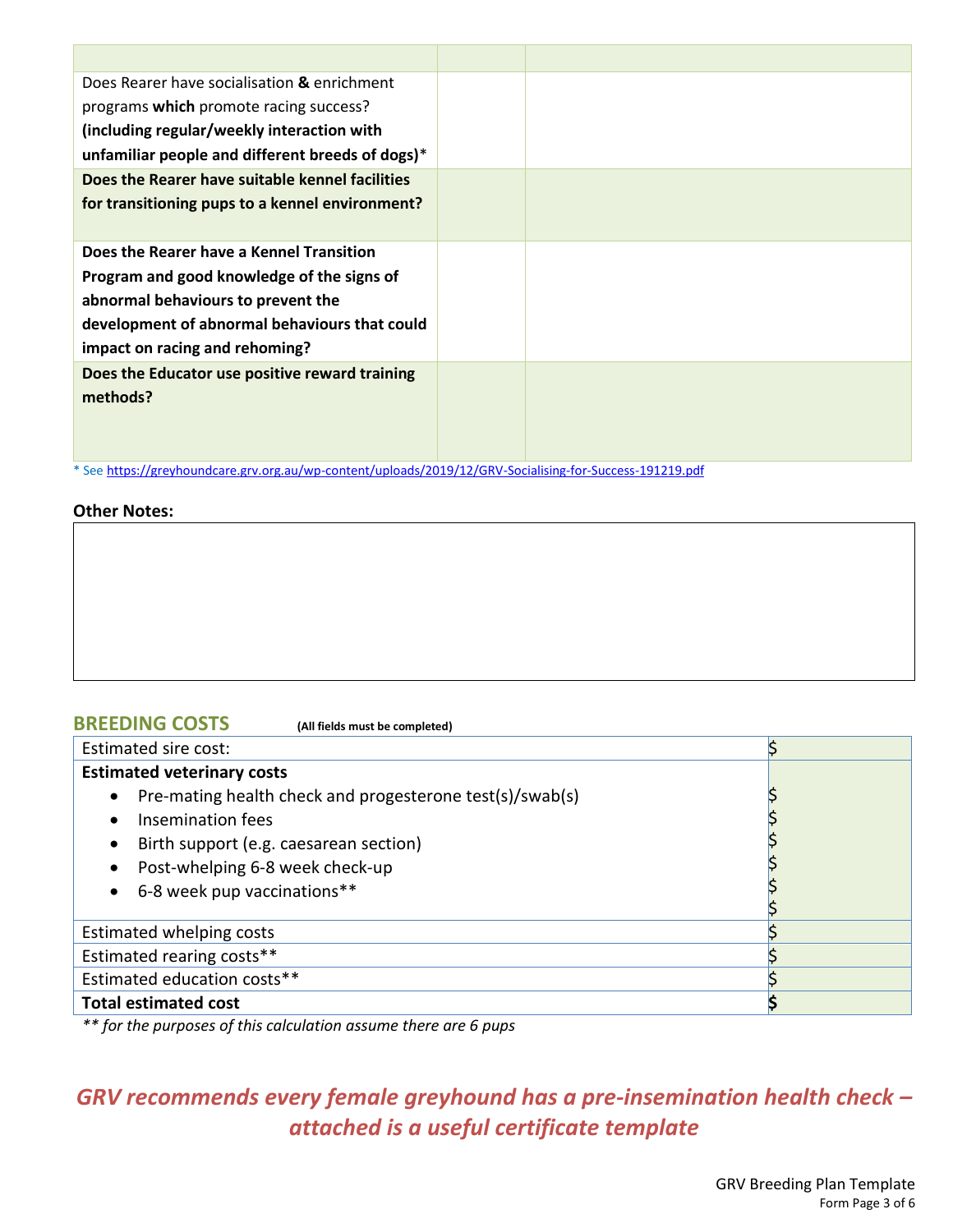**This page is intentionally left blank**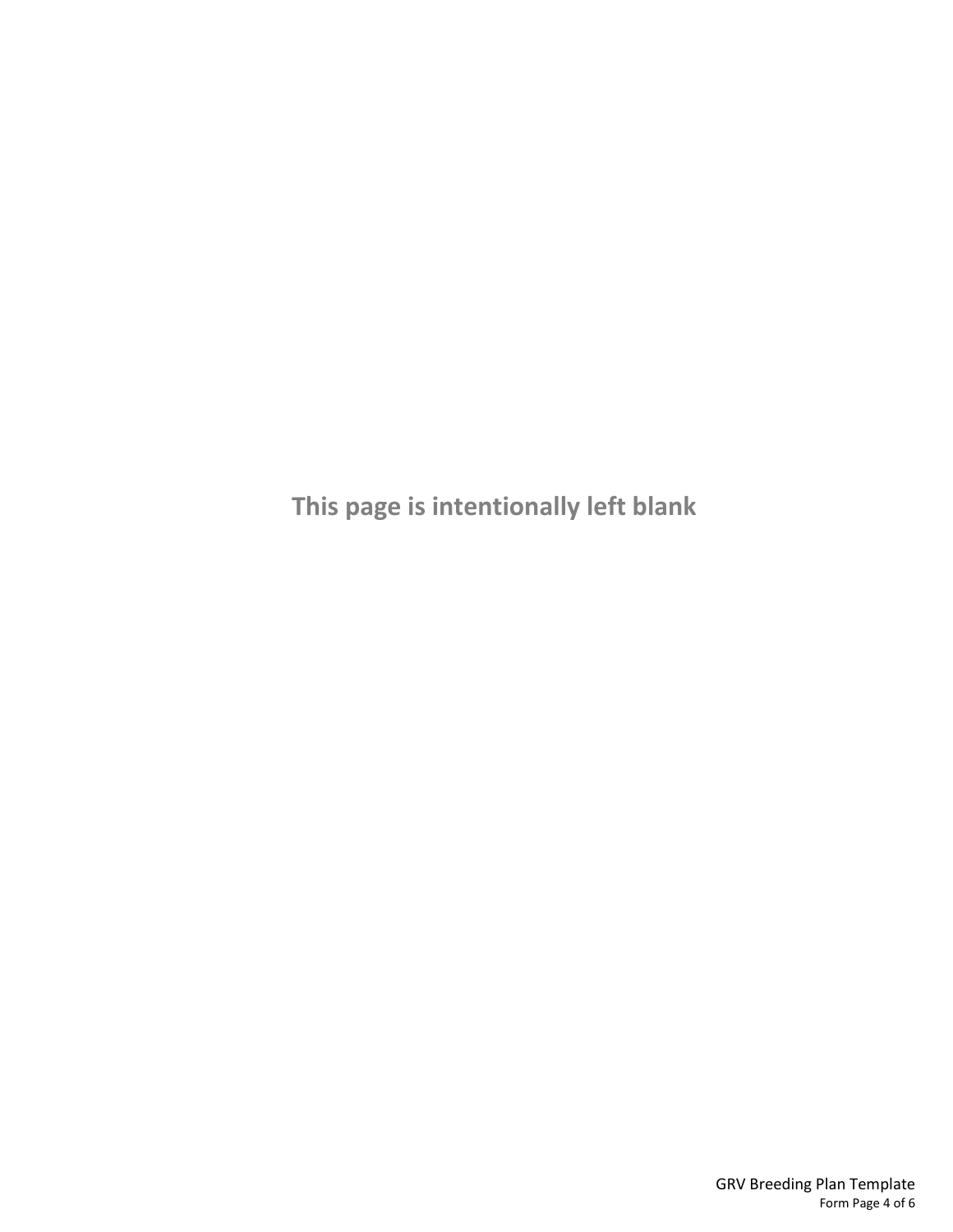# **VETERINARY BREEDING HEALTH ASSESSMENT CERTIFICATE**

## **1. Details of breeding female greyhound**

| Greyhound name     |              |  | Date of birth          |  |  |
|--------------------|--------------|--|------------------------|--|--|
| Microchip number   |              |  | Ear brand              |  |  |
| Vaccination status | Next C3 due: |  | Next Kennel Cough due: |  |  |

## **2. Reproductive history**

#### **Has the breeding female previously experienced?**

|                                    | <b>YES</b> | <b>NO</b> | <b>Comments: If NO, please describe</b>                               |
|------------------------------------|------------|-----------|-----------------------------------------------------------------------|
|                                    |            |           | Include recovery from surgery and any uterine issues/surgical healing |
| Normal oestrus patterns            |            |           |                                                                       |
| Ease of conception                 |            |           |                                                                       |
| Normal gestation period            |            |           |                                                                       |
| Normal passage of foetal membranes |            |           |                                                                       |

Is the information provided in Table 2, based on review of the female's clinical history or information provided by the person presenting the greyhound:

**Clinical history** ☐ **Participant information** ☐

# **3. General Physical Examination**

For the purposes of this certificate of breeding health it is not a requirement to conduct clinical pathology, diagnostic imaging, or further internal investigations to determine general breeding health. However, it is at the discretion of the veterinarian whether further diagnostic investigation is warranted, based on the initial findings of this broad examination and the female's reproductive history, prior to certifying fitness to breed. Where further investigations have taken place then the results of these investigations should be provided attached to this document and submitted with this application.

| <b>General Health Status</b>                                                                    | Good           | <b>Moderate</b> | Poor     | <b>Comments</b> |
|-------------------------------------------------------------------------------------------------|----------------|-----------------|----------|-----------------|
| a) Physical body condition                                                                      |                |                 |          |                 |
| b) Teeth and gums                                                                               |                |                 |          |                 |
| c) Temperament: fearful, timid,<br>aggressive, aloof or calm, relaxed,<br>outgoing and friendly | Please detail: |                 |          |                 |
|                                                                                                 | <b>Normal</b>  |                 | Abnormal | <b>Comments</b> |
| d) Eyes                                                                                         |                |                 |          |                 |
| e) Head                                                                                         |                |                 |          |                 |
| f) Limbs                                                                                        |                |                 |          |                 |
| g) Heart auscultation                                                                           |                |                 |          |                 |
|                                                                                                 |                | Heart rate      | bpm      |                 |
| h) Mucous membranes and capillary<br>refill time                                                |                |                 |          |                 |
| i) Abdominal palpation                                                                          |                |                 |          |                 |
| j) Feet                                                                                         |                |                 |          |                 |
| k) Gait and soundness                                                                           |                |                 |          |                 |
| I) Skin                                                                                         |                |                 |          |                 |
| m) Tail                                                                                         |                |                 |          |                 |
| n) Mammary glands                                                                               |                |                 |          |                 |
| o) Vulval conformation                                                                          |                |                 |          |                 |
| p) Vulval discharge (if present)                                                                |                |                 |          |                 |
| q) Known heritable diseases                                                                     | Please detail  |                 |          |                 |